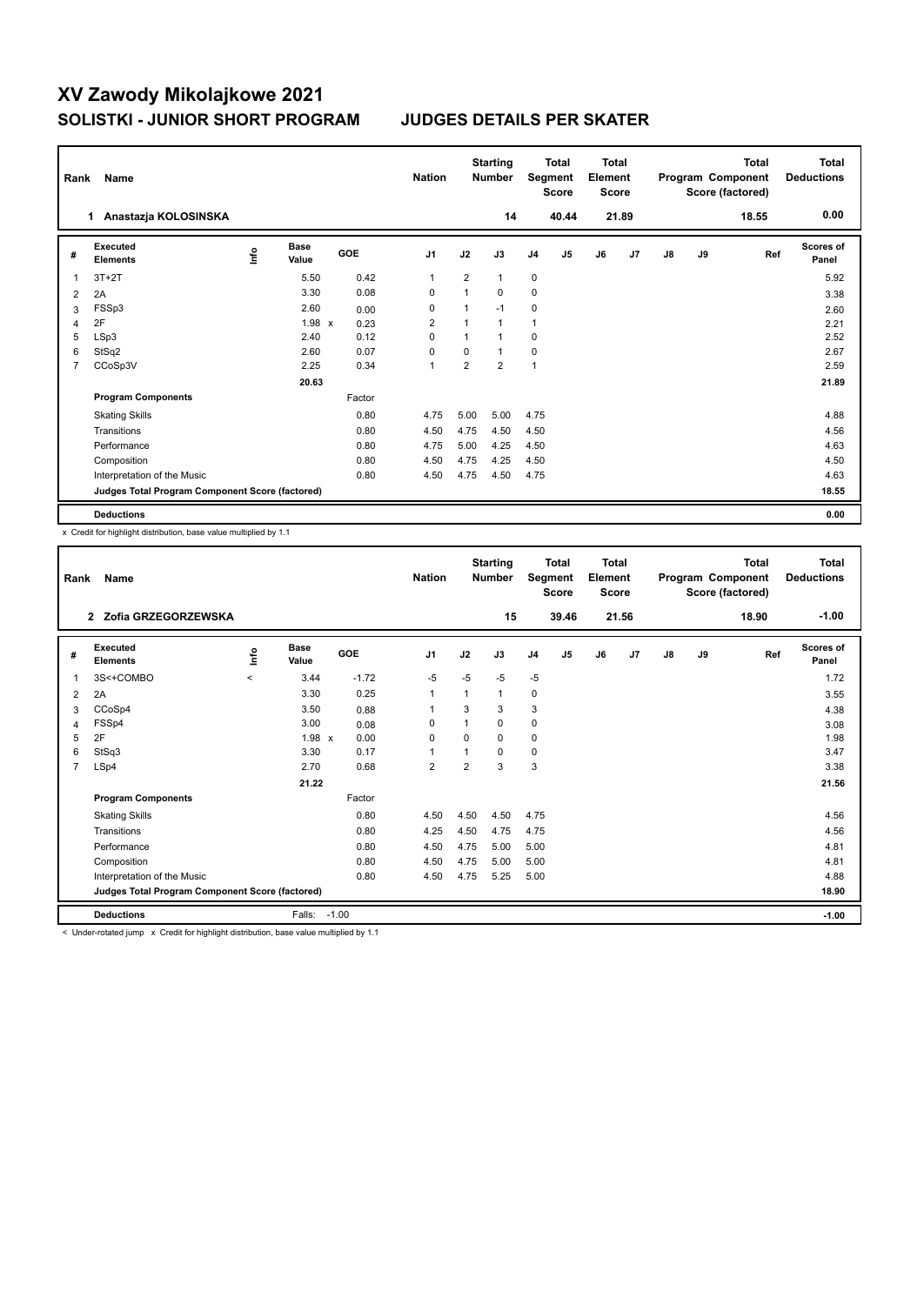| Rank           | Name                                            |    |                      |         | <b>Nation</b>  |                | <b>Starting</b><br><b>Number</b> |                | <b>Total</b><br>Segment<br><b>Score</b> | <b>Total</b><br>Element<br><b>Score</b> |       |    |    | <b>Total</b><br>Program Component<br>Score (factored) | <b>Total</b><br><b>Deductions</b> |
|----------------|-------------------------------------------------|----|----------------------|---------|----------------|----------------|----------------------------------|----------------|-----------------------------------------|-----------------------------------------|-------|----|----|-------------------------------------------------------|-----------------------------------|
|                | Julia KASPRZYK<br>3                             |    |                      |         |                |                | 3                                |                | 36.59                                   |                                         | 20.39 |    |    | 16.20                                                 | 0.00                              |
| #              | Executed<br><b>Elements</b>                     | ۴ů | <b>Base</b><br>Value | GOE     | J <sub>1</sub> | J2             | J3                               | J <sub>4</sub> | J5                                      | J6                                      | J7    | J8 | J9 | Ref                                                   | <b>Scores of</b><br>Panel         |
| 1              | 2A                                              |    | 3.30                 | 0.00    | 0              | 0              | 0                                | 0              |                                         |                                         |       |    |    |                                                       | 3.30                              |
| 2              | $3T+2T$                                         |    | 5.50                 | $-0.74$ | $-1$           | $-2$           | $-2$                             | $-2$           |                                         |                                         |       |    |    |                                                       | 4.76                              |
| 3              | CCoSp3V                                         |    | 2.25                 | 0.06    | -1             | $\overline{2}$ | 0                                | 0              |                                         |                                         |       |    |    |                                                       | 2.31                              |
| 4              | StSq2                                           |    | 2.60                 | $-0.07$ | 0              | $\mathbf 0$    | $-1$                             | 0              |                                         |                                         |       |    |    |                                                       | 2.53                              |
| 5              | FSSp3                                           |    | 2.60                 | $-0.20$ | $\Omega$       | $\Omega$       | -3                               | 0              |                                         |                                         |       |    |    |                                                       | 2.40                              |
| 6              | 2F                                              |    | $1.98 \times$        | 0.00    | 0              | 0              | 0                                | 0              |                                         |                                         |       |    |    |                                                       | 1.98                              |
| $\overline{7}$ | LSp4                                            |    | 2.70                 | 0.41    | $\mathbf{1}$   | $\overline{2}$ | $\overline{2}$                   | 1              |                                         |                                         |       |    |    |                                                       | 3.11                              |
|                |                                                 |    | 20.93                |         |                |                |                                  |                |                                         |                                         |       |    |    |                                                       | 20.39                             |
|                | <b>Program Components</b>                       |    |                      | Factor  |                |                |                                  |                |                                         |                                         |       |    |    |                                                       |                                   |
|                | <b>Skating Skills</b>                           |    |                      | 0.80    | 4.25           | 4.75           | 4.25                             | 4.25           |                                         |                                         |       |    |    |                                                       | 4.38                              |
|                | Transitions                                     |    |                      | 0.80    | 3.75           | 4.50           | 3.25                             | 4.00           |                                         |                                         |       |    |    |                                                       | 3.88                              |
|                | Performance                                     |    |                      | 0.80    | 4.00           | 4.50           | 3.00                             | 4.00           |                                         |                                         |       |    |    |                                                       | 3.88                              |
|                | Composition                                     |    |                      | 0.80    | 4.25           | 4.75           | 3.25                             | 4.00           |                                         |                                         |       |    |    |                                                       | 4.06                              |
|                | Interpretation of the Music                     |    |                      | 0.80    | 4.25           | 4.50           | 3.25                             | 4.25           |                                         |                                         |       |    |    |                                                       | 4.06                              |
|                | Judges Total Program Component Score (factored) |    |                      |         |                |                |                                  |                |                                         |                                         |       |    |    |                                                       | 16.20                             |
|                | <b>Deductions</b>                               |    |                      |         |                |                |                                  |                |                                         |                                         |       |    |    |                                                       | 0.00                              |

x Credit for highlight distribution, base value multiplied by 1.1

| Rank           | Name<br>Alicja REJMENT<br>4                     |             |                      |         | <b>Nation</b>  |          | <b>Starting</b><br><b>Number</b> |                | <b>Total</b><br>Segment<br><b>Score</b> | Total<br>Element<br><b>Score</b> |       |    |    | Total<br>Program Component<br>Score (factored) | <b>Total</b><br><b>Deductions</b> |
|----------------|-------------------------------------------------|-------------|----------------------|---------|----------------|----------|----------------------------------|----------------|-----------------------------------------|----------------------------------|-------|----|----|------------------------------------------------|-----------------------------------|
|                |                                                 |             |                      |         |                |          | 11                               |                | 36.51                                   |                                  | 19.71 |    |    | 16.80                                          | 0.00                              |
| #              | Executed<br><b>Elements</b>                     | <u>info</u> | <b>Base</b><br>Value | GOE     | J <sub>1</sub> | J2       | J3                               | J <sub>4</sub> | J <sub>5</sub>                          | J6                               | J7    | J8 | J9 | Ref                                            | Scores of<br>Panel                |
| 1              | $2Lz!+2Lo$                                      |             | 3.80                 | $-0.21$ | $-1$           | $-1$     | $-1$                             | $-1$           |                                         |                                  |       |    |    |                                                | 3.59                              |
| $\overline{2}$ | 2A                                              |             | 3.30                 | 0.00    | 0              | $\Omega$ | 0                                | 0              |                                         |                                  |       |    |    |                                                | 3.30                              |
| 3              | FSSp4                                           |             | 3.00                 | 0.00    | 0              | 0        | 0                                | 0              |                                         |                                  |       |    |    |                                                | 3.00                              |
| 4              | 2F                                              |             | 1.80                 | 0.05    | 0              | 1        | 0                                | 0              |                                         |                                  |       |    |    |                                                | 1.85                              |
| 5              | CSp3                                            |             | 2.30                 | 0.17    | $\Omega$       | 1        | 1                                | $\overline{1}$ |                                         |                                  |       |    |    |                                                | 2.47                              |
| 6              | StSq2                                           |             | 2.60                 | $-0.07$ | 0              | $\Omega$ | $-1$                             | 0              |                                         |                                  |       |    |    |                                                | 2.53                              |
| $\overline{7}$ | CCoSp4                                          |             | 3.50                 | $-0.53$ | $-1$           | $-1$     | $-3$                             | $-1$           |                                         |                                  |       |    |    |                                                | 2.97                              |
|                |                                                 |             | 20.30                |         |                |          |                                  |                |                                         |                                  |       |    |    |                                                | 19.71                             |
|                | <b>Program Components</b>                       |             |                      | Factor  |                |          |                                  |                |                                         |                                  |       |    |    |                                                |                                   |
|                | <b>Skating Skills</b>                           |             |                      | 0.80    | 4.25           | 4.50     | 4.50                             | 4.50           |                                         |                                  |       |    |    |                                                | 4.44                              |
|                | Transitions                                     |             |                      | 0.80    | 4.00           | 4.00     | 4.00                             | 4.25           |                                         |                                  |       |    |    |                                                | 4.06                              |
|                | Performance                                     |             |                      | 0.80    | 4.25           | 4.25     | 3.75                             | 4.50           |                                         |                                  |       |    |    |                                                | 4.19                              |
|                | Composition                                     |             |                      | 0.80    | 4.00           | 4.25     | 4.00                             | 4.50           |                                         |                                  |       |    |    |                                                | 4.19                              |
|                | Interpretation of the Music                     |             |                      | 0.80    | 4.00           | 4.25     | 3.75                             | 4.50           |                                         |                                  |       |    |    |                                                | 4.13                              |
|                | Judges Total Program Component Score (factored) |             |                      |         |                |          |                                  |                |                                         |                                  |       |    |    |                                                | 16.80                             |
|                | <b>Deductions</b>                               |             |                      |         |                |          |                                  |                |                                         |                                  |       |    |    |                                                | 0.00                              |

! Not clear edge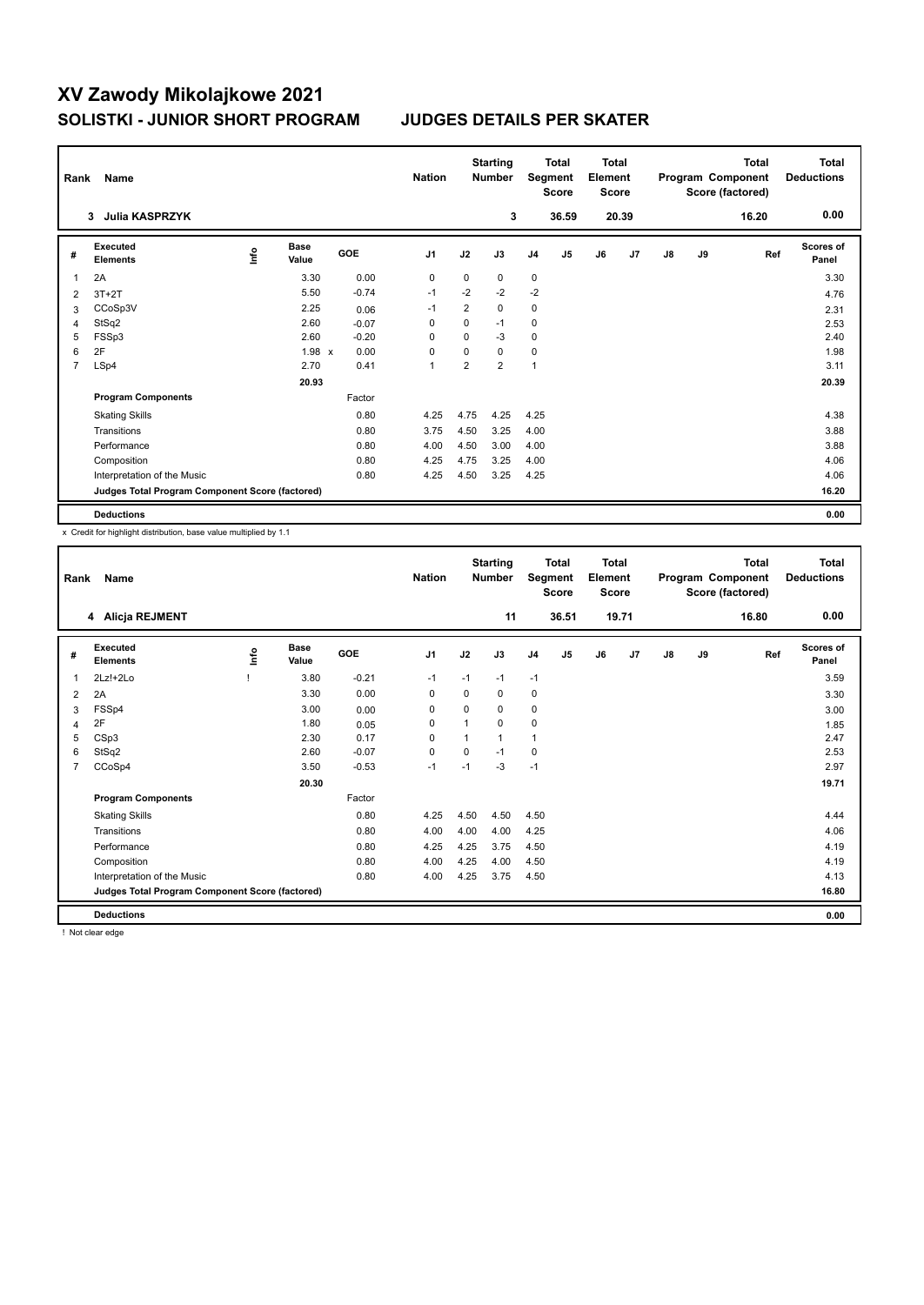| Rank           | Name                                            |    |                      |         | <b>Nation</b>  |             | <b>Starting</b><br><b>Number</b> |                | <b>Total</b><br>Segment<br><b>Score</b> | <b>Total</b><br>Element<br><b>Score</b> |                |    |    | Total<br>Program Component<br>Score (factored) | Total<br><b>Deductions</b> |
|----------------|-------------------------------------------------|----|----------------------|---------|----------------|-------------|----------------------------------|----------------|-----------------------------------------|-----------------------------------------|----------------|----|----|------------------------------------------------|----------------------------|
|                | 5 Catherine-Charlotte LAPIERRE                  |    |                      |         |                |             | 13                               |                | 35.45                                   |                                         | 19.10          |    |    | 17.35                                          | $-1.00$                    |
| #              | Executed<br><b>Elements</b>                     | ۴ů | <b>Base</b><br>Value | GOE     | J <sub>1</sub> | J2          | J3                               | J <sub>4</sub> | J <sub>5</sub>                          | J6                                      | J <sub>7</sub> | J8 | J9 | Ref                                            | Scores of<br>Panel         |
| 1              | $2Lz+2T$                                        |    | 3.40                 | $-0.11$ | 0              | 0           | $-1$                             | $-1$           |                                         |                                         |                |    |    |                                                | 3.29                       |
| 2              | 2A                                              |    | 3.30                 | $-1.65$ | -5             | $-5$        | $-5$                             | $-5$           |                                         |                                         |                |    |    |                                                | 1.65                       |
| 3              | LSp4                                            |    | 2.70                 | 0.14    | 0              | $\mathbf 0$ | $\mathbf{1}$                     | 1              |                                         |                                         |                |    |    |                                                | 2.84                       |
| 4              | StSq3                                           |    | 3.30                 | 0.00    | 0              | 1           | $-1$                             | 0              |                                         |                                         |                |    |    |                                                | 3.30                       |
| 5              | 2F                                              |    | $1.98 \times$        | 0.09    | $\mathbf 0$    |             | $\Omega$                         | $\mathbf{1}$   |                                         |                                         |                |    |    |                                                | 2.07                       |
| 6              | FSSp3                                           |    | 2.60                 | $-0.33$ | $-1$           | $-2$        | $-2$                             | $\mathbf 0$    |                                         |                                         |                |    |    |                                                | 2.27                       |
| $\overline{7}$ | CCoSp4                                          |    | 3.50                 | 0.18    | 0              | 1           | 0                                | $\mathbf{1}$   |                                         |                                         |                |    |    |                                                | 3.68                       |
|                |                                                 |    | 20.78                |         |                |             |                                  |                |                                         |                                         |                |    |    |                                                | 19.10                      |
|                | <b>Program Components</b>                       |    |                      | Factor  |                |             |                                  |                |                                         |                                         |                |    |    |                                                |                            |
|                | <b>Skating Skills</b>                           |    |                      | 0.80    | 4.25           | 4.25        | 4.75                             | 4.75           |                                         |                                         |                |    |    |                                                | 4.50                       |
|                | Transitions                                     |    |                      | 0.80    | 4.25           | 4.25        | 4.50                             | 4.50           |                                         |                                         |                |    |    |                                                | 4.38                       |
|                | Performance                                     |    |                      | 0.80    | 4.00           | 4.25        | 4.00                             | 4.50           |                                         |                                         |                |    |    |                                                | 4.19                       |
|                | Composition                                     |    |                      | 0.80    | 4.00           | 4.50        | 4.25                             | 4.50           |                                         |                                         |                |    |    |                                                | 4.31                       |
|                | Interpretation of the Music                     |    |                      | 0.80    | 4.25           | 4.25        | 4.00                             | 4.75           |                                         |                                         |                |    |    |                                                | 4.31                       |
|                | Judges Total Program Component Score (factored) |    |                      |         |                |             |                                  |                |                                         |                                         |                |    |    |                                                | 17.35                      |
|                | <b>Deductions</b>                               |    | Falls: -1.00         |         |                |             |                                  |                |                                         |                                         |                |    |    |                                                | $-1.00$                    |

x Credit for highlight distribution, base value multiplied by 1.1

| Rank | Name                                            |             |                      |         | <b>Nation</b>  |          | <b>Starting</b><br><b>Number</b> |                | <b>Total</b><br>Segment<br><b>Score</b> | <b>Total</b><br>Element<br><b>Score</b> |       |    |    | <b>Total</b><br>Program Component<br>Score (factored) | <b>Total</b><br><b>Deductions</b> |
|------|-------------------------------------------------|-------------|----------------------|---------|----------------|----------|----------------------------------|----------------|-----------------------------------------|-----------------------------------------|-------|----|----|-------------------------------------------------------|-----------------------------------|
|      | <b>Martyna GROCHOLSKA</b><br>6                  |             |                      |         |                |          | 12                               |                | 35.26                                   |                                         | 17.96 |    |    | 17.30                                                 | 0.00                              |
| #    | Executed<br><b>Elements</b>                     | <u>info</u> | <b>Base</b><br>Value | GOE     | J <sub>1</sub> | J2       | J3                               | J <sub>4</sub> | J <sub>5</sub>                          | J6                                      | J7    | J8 | J9 | Ref                                                   | <b>Scores of</b><br>Panel         |
| 1    | 2A                                              |             | 3.30                 | $-1.16$ | -4             | $-3$     | $-4$                             | $-3$           |                                         |                                         |       |    |    |                                                       | 2.14                              |
| 2    | 3T+COMBO                                        |             | 4.20                 | $-2.10$ | $-5$           | $-5$     | $-5$                             | $-5$           |                                         |                                         |       |    |    |                                                       | 2.10                              |
| 3    | FSSp3                                           |             | 2.60                 | 0.07    | 0              | $\Omega$ | $\mathbf{1}$                     | 0              |                                         |                                         |       |    |    |                                                       | 2.67                              |
| 4    | LSp4                                            |             | 2.70                 | 0.07    | 0              |          | 0                                | 0              |                                         |                                         |       |    |    |                                                       | 2.77                              |
| 5    | 2F                                              |             | $1.98 \times$        | 0.09    | $\overline{1}$ | $\Omega$ | $\Omega$                         | $\mathbf{1}$   |                                         |                                         |       |    |    |                                                       | 2.07                              |
| 6    | StSq2                                           |             | 2.60                 | 0.20    | $\mathbf{1}$   |          | 1                                | $\mathbf 0$    |                                         |                                         |       |    |    |                                                       | 2.80                              |
| 7    | CCoSp4                                          |             | 3.50                 | $-0.09$ | $\mathbf 0$    | $\Omega$ | $-2$                             | $\overline{1}$ |                                         |                                         |       |    |    |                                                       | 3.41                              |
|      |                                                 |             | 20.88                |         |                |          |                                  |                |                                         |                                         |       |    |    |                                                       | 17.96                             |
|      | <b>Program Components</b>                       |             |                      | Factor  |                |          |                                  |                |                                         |                                         |       |    |    |                                                       |                                   |
|      | <b>Skating Skills</b>                           |             |                      | 0.80    | 4.25           | 4.50     | 4.50                             | 4.50           |                                         |                                         |       |    |    |                                                       | 4.44                              |
|      | Transitions                                     |             |                      | 0.80    | 4.00           | 4.50     | 4.00                             | 4.25           |                                         |                                         |       |    |    |                                                       | 4.19                              |
|      | Performance                                     |             |                      | 0.80    | 4.25           | 4.25     | 4.00                             | 4.50           |                                         |                                         |       |    |    |                                                       | 4.25                              |
|      | Composition                                     |             |                      | 0.80    | 4.25           | 4.75     | 4.00                             | 4.50           |                                         |                                         |       |    |    |                                                       | 4.38                              |
|      | Interpretation of the Music                     |             |                      | 0.80    | 4.50           | 4.50     | 4.00                             | 4.50           |                                         |                                         |       |    |    |                                                       | 4.38                              |
|      | Judges Total Program Component Score (factored) |             |                      |         |                |          |                                  |                |                                         |                                         |       |    |    |                                                       | 17.30                             |
|      | <b>Deductions</b>                               |             |                      |         |                |          |                                  |                |                                         |                                         |       |    |    |                                                       | 0.00                              |

x Credit for highlight distribution, base value multiplied by 1.1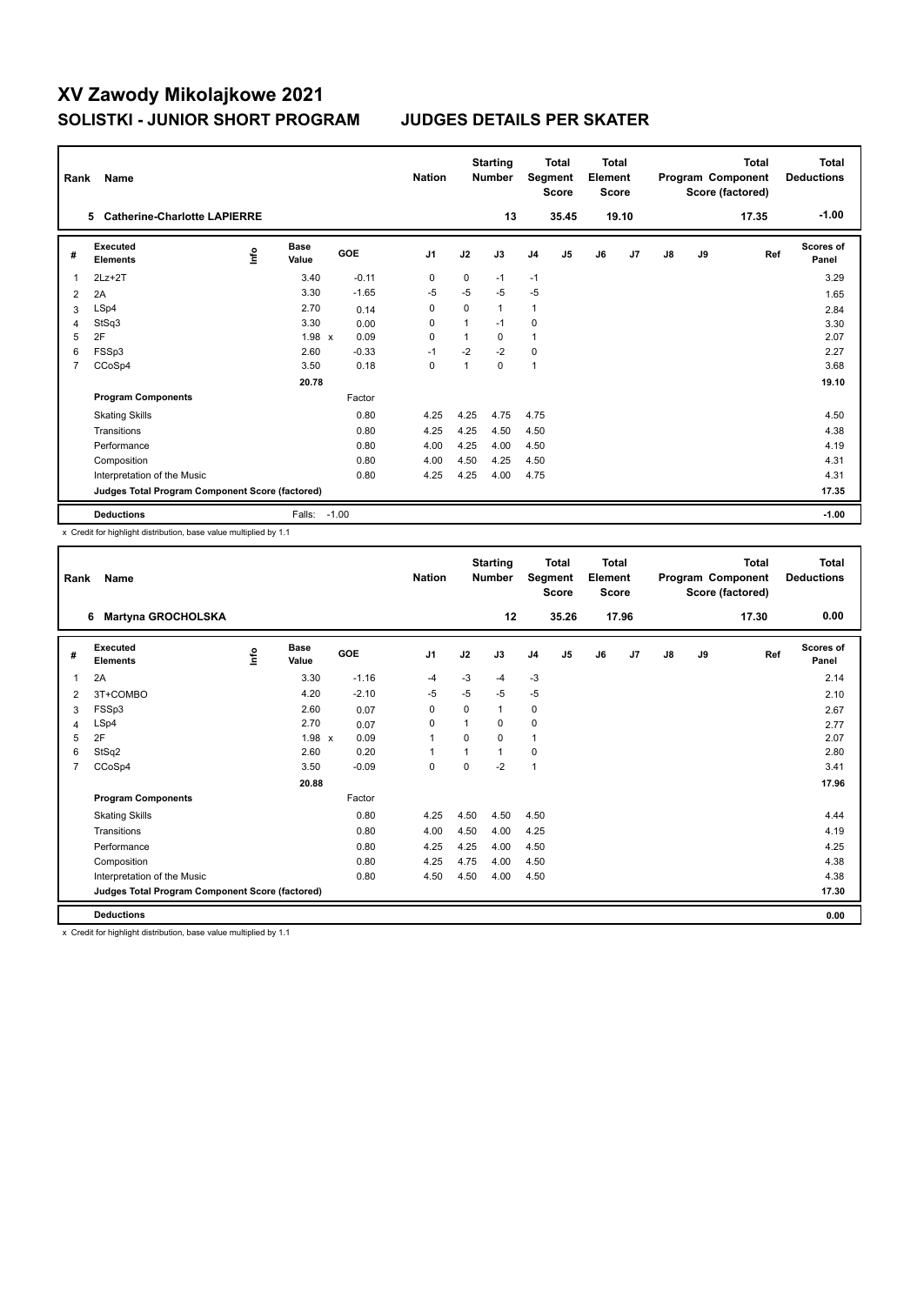| Rank           | Name                                            |      |                      |         | <b>Nation</b>  |          | <b>Starting</b><br><b>Number</b> | Segment        | <b>Total</b><br><b>Score</b> | <b>Total</b><br>Element<br><b>Score</b> |       |               |    | <b>Total</b><br>Program Component<br>Score (factored) | Total<br><b>Deductions</b> |
|----------------|-------------------------------------------------|------|----------------------|---------|----------------|----------|----------------------------------|----------------|------------------------------|-----------------------------------------|-------|---------------|----|-------------------------------------------------------|----------------------------|
|                | <b>Wiktoria PACHA</b><br>$\overline{7}$         |      |                      |         |                |          | 9                                |                | 33.05                        |                                         | 15.75 |               |    | 17.30                                                 | 0.00                       |
| #              | Executed<br><b>Elements</b>                     | lnfo | <b>Base</b><br>Value | GOE     | J <sub>1</sub> | J2       | J3                               | J <sub>4</sub> | J5                           | J6                                      | J7    | $\mathsf{J}8$ | J9 | Ref                                                   | Scores of<br>Panel         |
| 1              | 2A                                              |      | 3.30                 | 0.00    | 0              | 0        | 0                                | 0              |                              |                                         |       |               |    |                                                       | 3.30                       |
| 2              | CCoSp3                                          |      | 3.00                 | $-0.08$ | 0              | $\Omega$ | $-2$                             | $\mathbf{1}$   |                              |                                         |       |               |    |                                                       | 2.92                       |
| 3              | 2S+COMBO                                        |      | 1.30                 | $-0.65$ | -5             | $-5$     | $-5$                             | $-5$           |                              |                                         |       |               |    |                                                       | 0.65                       |
| 4              | <b>LSpB</b>                                     |      | 1.20                 | $-0.30$ | $-2$           | $-2$     | $-3$                             | $-3$           |                              |                                         |       |               |    |                                                       | 0.90                       |
| 5              | StSq3                                           |      | 3.30                 | 0.17    | 0              |          | $\Omega$                         | $\mathbf{1}$   |                              |                                         |       |               |    |                                                       | 3.47                       |
| 6              | 2F                                              |      | $1.98 \times$        | 0.00    | 0              | $\Omega$ | $\Omega$                         | $\mathbf 0$    |                              |                                         |       |               |    |                                                       | 1.98                       |
| $\overline{7}$ | FSSp3                                           |      | 2.60                 | $-0.07$ | $\pmb{0}$      | $-1$     | 0                                | $\pmb{0}$      |                              |                                         |       |               |    |                                                       | 2.53                       |
|                |                                                 |      | 16.68                |         |                |          |                                  |                |                              |                                         |       |               |    |                                                       | 15.75                      |
|                | <b>Program Components</b>                       |      |                      | Factor  |                |          |                                  |                |                              |                                         |       |               |    |                                                       |                            |
|                | <b>Skating Skills</b>                           |      |                      | 0.80    | 4.25           | 4.50     | 4.50                             | 4.50           |                              |                                         |       |               |    |                                                       | 4.44                       |
|                | Transitions                                     |      |                      | 0.80    | 4.00           | 4.00     | 4.50                             | 4.25           |                              |                                         |       |               |    |                                                       | 4.19                       |
|                | Performance                                     |      |                      | 0.80    | 3.75           | 4.25     | 4.50                             | 4.25           |                              |                                         |       |               |    |                                                       | 4.19                       |
|                | Composition                                     |      |                      | 0.80    | 4.00           | 4.50     | 4.50                             | 4.50           |                              |                                         |       |               |    |                                                       | 4.38                       |
|                | Interpretation of the Music                     |      |                      | 0.80    | 4.25           | 4.50     | 4.50                             | 4.50           |                              |                                         |       |               |    |                                                       | 4.44                       |
|                | Judges Total Program Component Score (factored) |      |                      |         |                |          |                                  |                |                              |                                         |       |               |    |                                                       | 17.30                      |
|                | <b>Deductions</b>                               |      |                      |         |                |          |                                  |                |                              |                                         |       |               |    |                                                       | 0.00                       |

x Credit for highlight distribution, base value multiplied by 1.1

| Rank           | Name                                            |             |                      |                                                                                                                                                                                                                               | <b>Nation</b>  |          | <b>Starting</b><br><b>Number</b> |                | <b>Total</b><br>Segment<br><b>Score</b> | Total<br>Element<br><b>Score</b> |       |    |    | <b>Total</b><br>Program Component<br>Score (factored) | <b>Total</b><br><b>Deductions</b> |
|----------------|-------------------------------------------------|-------------|----------------------|-------------------------------------------------------------------------------------------------------------------------------------------------------------------------------------------------------------------------------|----------------|----------|----------------------------------|----------------|-----------------------------------------|----------------------------------|-------|----|----|-------------------------------------------------------|-----------------------------------|
|                | <b>Arina KRUPENIA</b><br>8                      |             |                      |                                                                                                                                                                                                                               |                |          | 17                               |                | 33.00                                   |                                  | 15.95 |    |    | 17.05                                                 | 0.00                              |
| #              | Executed<br><b>Elements</b>                     | <u>info</u> | <b>Base</b><br>Value | GOE                                                                                                                                                                                                                           | J <sub>1</sub> | J2       | J3                               | J <sub>4</sub> | J <sub>5</sub>                          | J6                               | J7    | J8 | J9 | Ref                                                   | Scores of<br>Panel                |
| 1              | 2Aq                                             | q           | 3.30                 | $-0.66$                                                                                                                                                                                                                       | $-1$           | $-2$     | $-3$                             | $-2$           |                                         |                                  |       |    |    |                                                       | 2.64                              |
| 2              | $2Lz+2T<<$                                      | <<          | 2.50                 | $-0.89$                                                                                                                                                                                                                       | -3             | $-5$     | $-5$                             | $-4$           |                                         |                                  |       |    |    |                                                       | 1.61                              |
| 3              | FSSp3                                           |             | 2.60                 | 0.00                                                                                                                                                                                                                          | 0              | 0        | 0                                | $\mathbf 0$    |                                         |                                  |       |    |    |                                                       | 2.60                              |
| 4              | 2F                                              |             | 1.98 x               | 0.05                                                                                                                                                                                                                          | $\mathbf{1}$   | $\Omega$ | 0                                | $\pmb{0}$      |                                         |                                  |       |    |    |                                                       | 2.03                              |
| 5              | LSp1                                            |             | 1.50                 | $-0.15$                                                                                                                                                                                                                       | $-1$           | $\Omega$ | $-2$                             | $-1$           |                                         |                                  |       |    |    |                                                       | 1.35                              |
| 6              | StSq3                                           |             | 3.30                 | 0.00                                                                                                                                                                                                                          | $\mathbf 0$    | $\Omega$ | $\mathbf 0$                      | $\pmb{0}$      |                                         |                                  |       |    |    |                                                       | 3.30                              |
| $\overline{7}$ | CCoSp3V                                         |             | 2.25                 | 0.17                                                                                                                                                                                                                          | $\mathbf 0$    | 1        | 1                                | $\mathbf{1}$   |                                         |                                  |       |    |    |                                                       | 2.42                              |
|                |                                                 |             | 17.43                |                                                                                                                                                                                                                               |                |          |                                  |                |                                         |                                  |       |    |    |                                                       | 15.95                             |
|                | <b>Program Components</b>                       |             |                      | Factor                                                                                                                                                                                                                        |                |          |                                  |                |                                         |                                  |       |    |    |                                                       |                                   |
|                | <b>Skating Skills</b>                           |             |                      | 0.80                                                                                                                                                                                                                          | 4.00           | 4.25     | 4.25                             | 4.50           |                                         |                                  |       |    |    |                                                       | 4.25                              |
|                | Transitions                                     |             |                      | 0.80                                                                                                                                                                                                                          | 4.00           | 4.25     | 4.00                             | 4.50           |                                         |                                  |       |    |    |                                                       | 4.19                              |
|                | Performance                                     |             |                      | 0.80                                                                                                                                                                                                                          | 4.00           | 4.25     | 4.00                             | 4.50           |                                         |                                  |       |    |    |                                                       | 4.19                              |
|                | Composition                                     |             |                      | 0.80                                                                                                                                                                                                                          | 4.25           | 4.50     | 4.00                             | 4.50           |                                         |                                  |       |    |    |                                                       | 4.31                              |
|                | Interpretation of the Music                     |             |                      | 0.80                                                                                                                                                                                                                          | 4.25           | 4.50     | 4.00                             | 4.75           |                                         |                                  |       |    |    |                                                       | 4.38                              |
|                | Judges Total Program Component Score (factored) |             |                      |                                                                                                                                                                                                                               |                |          |                                  |                |                                         |                                  |       |    |    |                                                       | 17.05                             |
|                | <b>Deductions</b>                               |             |                      |                                                                                                                                                                                                                               |                |          |                                  |                |                                         |                                  |       |    |    |                                                       | 0.00                              |
|                |                                                 |             |                      | recommendations are a serious contract of the contract of the contract of the contract of the contract of the contract of the contract of the contract of the contract of the contract of the contract of the contract of the |                |          |                                  |                |                                         |                                  |       |    |    |                                                       |                                   |

<< Downgraded jump x Credit for highlight distribution, base value multiplied by 1.1 q Jump landed on the quarter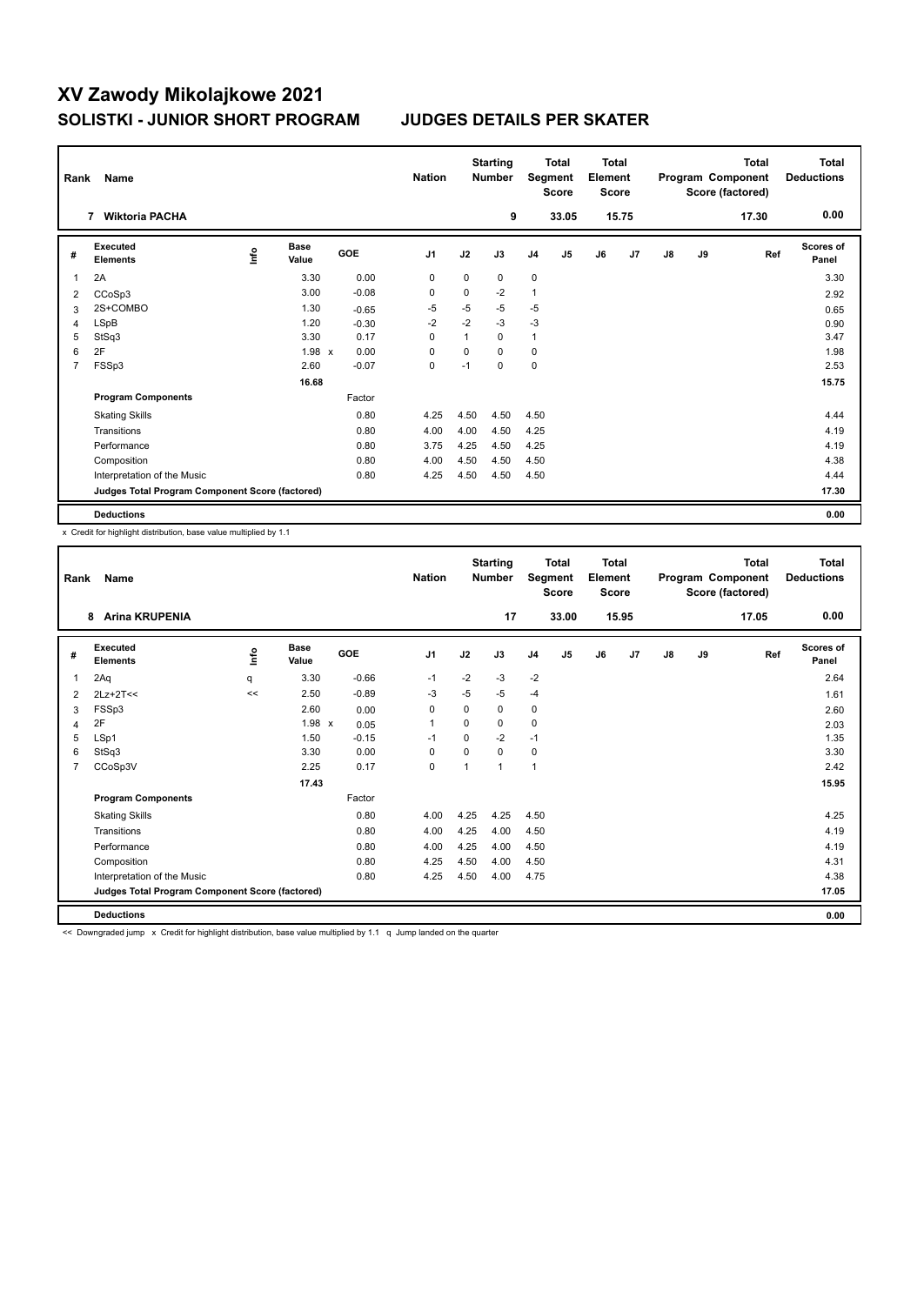| Rank           | Name                                            |      |                      |         | <b>Nation</b>  |          | <b>Starting</b><br><b>Number</b> |                | <b>Total</b><br>Segment<br><b>Score</b> | <b>Total</b><br>Element<br><b>Score</b> |       |    |    | <b>Total</b><br>Program Component<br>Score (factored) | <b>Total</b><br><b>Deductions</b> |
|----------------|-------------------------------------------------|------|----------------------|---------|----------------|----------|----------------------------------|----------------|-----------------------------------------|-----------------------------------------|-------|----|----|-------------------------------------------------------|-----------------------------------|
|                | Dorota KONIECZKA<br>9                           |      |                      |         |                |          | 6                                |                | 32.44                                   |                                         | 17.94 |    |    | 14.50                                                 | 0.00                              |
| #              | Executed<br><b>Elements</b>                     | lnfo | <b>Base</b><br>Value | GOE     | J <sub>1</sub> | J2       | J3                               | J <sub>4</sub> | J <sub>5</sub>                          | J6                                      | J7    | J8 | J9 | Ref                                                   | <b>Scores of</b><br>Panel         |
| 1              | 2A                                              |      | 3.30                 | 0.17    | 0              | 0        | $\mathbf{1}$                     | 1              |                                         |                                         |       |    |    |                                                       | 3.47                              |
| 2              | 2Lz!+2Lo                                        |      | 3.80                 | $-0.26$ | $-1$           | $-1$     | $-1$                             | $-2$           |                                         |                                         |       |    |    |                                                       | 3.54                              |
| 3              | CCoSp3                                          |      | 3.00                 | $-0.30$ | $-1$           | $-1$     | $-2$                             | 0              |                                         |                                         |       |    |    |                                                       | 2.70                              |
| $\overline{4}$ | 2F                                              |      | 1.98 x               | 0.00    | 0              | 0        | 0                                | $\mathbf 0$    |                                         |                                         |       |    |    |                                                       | 1.98                              |
| 5              | StSq2                                           |      | 2.60                 | 0.00    | $\Omega$       | $\Omega$ | $\Omega$                         | 0              |                                         |                                         |       |    |    |                                                       | 2.60                              |
| 6              | FSSp2                                           |      | 2.30                 | $-0.17$ | -1             | $-1$     | $-1$                             | 0              |                                         |                                         |       |    |    |                                                       | 2.13                              |
| $\overline{7}$ | LSp2                                            |      | 1.90                 | $-0.38$ | $-2$           | $-2$     | $-2$                             | $-2$           |                                         |                                         |       |    |    |                                                       | 1.52                              |
|                |                                                 |      | 18.88                |         |                |          |                                  |                |                                         |                                         |       |    |    |                                                       | 17.94                             |
|                | <b>Program Components</b>                       |      |                      | Factor  |                |          |                                  |                |                                         |                                         |       |    |    |                                                       |                                   |
|                | <b>Skating Skills</b>                           |      |                      | 0.80    | 3.75           | 4.00     | 4.25                             | 4.25           |                                         |                                         |       |    |    |                                                       | 4.06                              |
|                | Transitions                                     |      |                      | 0.80    | 3.50           | 3.50     | 3.00                             | 4.00           |                                         |                                         |       |    |    |                                                       | 3.50                              |
|                | Performance                                     |      |                      | 0.80    | 3.50           | 3.75     | 3.00                             | 3.75           |                                         |                                         |       |    |    |                                                       | 3.50                              |
|                | Composition                                     |      |                      | 0.80    | 3.50           | 3.50     | 3.00                             | 4.00           |                                         |                                         |       |    |    |                                                       | 3.50                              |
|                | Interpretation of the Music                     |      |                      | 0.80    | 3.50           | 3.50     | 3.25                             | 4.00           |                                         |                                         |       |    |    |                                                       | 3.56                              |
|                | Judges Total Program Component Score (factored) |      |                      |         |                |          |                                  |                |                                         |                                         |       |    |    |                                                       | 14.50                             |
|                | <b>Deductions</b>                               |      |                      |         |                |          |                                  |                |                                         |                                         |       |    |    |                                                       | 0.00                              |

x Credit for highlight distribution, base value multiplied by 1.1 ! Not clear edge

| Rank           | Name<br><b>Laura SZCZESNA</b><br>10                                                                                 |         |                      |            | <b>Nation</b>  |          | <b>Starting</b><br><b>Number</b> |                | <b>Total</b><br>Segment<br>Score | <b>Total</b><br>Element<br><b>Score</b> |       |    |    | <b>Total</b><br>Program Component<br>Score (factored) | <b>Total</b><br><b>Deductions</b> |
|----------------|---------------------------------------------------------------------------------------------------------------------|---------|----------------------|------------|----------------|----------|----------------------------------|----------------|----------------------------------|-----------------------------------------|-------|----|----|-------------------------------------------------------|-----------------------------------|
|                |                                                                                                                     |         |                      |            |                |          | 16                               |                | 31.27                            |                                         | 16.27 |    |    | 17.00                                                 | $-2.00$                           |
| #              | Executed<br><b>Elements</b>                                                                                         | Life    | <b>Base</b><br>Value | <b>GOE</b> | J <sub>1</sub> | J2       | J3                               | J <sub>4</sub> | J <sub>5</sub>                   | J6                                      | J7    | J8 | J9 | Ref                                                   | <b>Scores of</b><br>Panel         |
|                | 3S<+COMBO                                                                                                           | $\prec$ | 3.44                 | $-1.72$    | $-5$           | $-5$     | $-5$                             | $-5$           |                                  |                                         |       |    |    |                                                       | 1.72                              |
| 2              | 3F<<                                                                                                                | <<      | 1.80                 | $-0.90$    | $-5$           | $-5$     | $-5$                             | $-5$           |                                  |                                         |       |    |    |                                                       | 0.90                              |
| 3              | CCoSp4                                                                                                              |         | 3.50                 | 0.09       | 0              |          | 0                                | 0              |                                  |                                         |       |    |    |                                                       | 3.59                              |
| 4              | 2A                                                                                                                  |         | $3.63 \times$        | $-1.49$    | $-4$           | $-4$     | $-5$                             | $-5$           |                                  |                                         |       |    |    |                                                       | 2.14                              |
| 5              | FSSp3                                                                                                               |         | 2.60                 | 0.13       | 0              |          | $\mathbf{1}$                     | 0              |                                  |                                         |       |    |    |                                                       | 2.73                              |
| 6              | StSq3                                                                                                               |         | 3.30                 | 0.00       | $\mathbf 0$    | $\Omega$ | 0                                | $\pmb{0}$      |                                  |                                         |       |    |    |                                                       | 3.30                              |
| $\overline{7}$ | CSp2                                                                                                                |         | 1.80                 | 0.09       | $\mathbf 0$    |          | $\Omega$                         | $\overline{1}$ |                                  |                                         |       |    |    |                                                       | 1.89                              |
|                |                                                                                                                     |         | 20.07                |            |                |          |                                  |                |                                  |                                         |       |    |    |                                                       | 16.27                             |
|                | <b>Program Components</b>                                                                                           |         |                      | Factor     |                |          |                                  |                |                                  |                                         |       |    |    |                                                       |                                   |
|                | <b>Skating Skills</b>                                                                                               |         |                      | 0.80       | 4.25           | 4.50     | 4.50                             | 4.50           |                                  |                                         |       |    |    |                                                       | 4.44                              |
|                | Transitions                                                                                                         |         |                      | 0.80       | 3.75           | 4.25     | 4.25                             | 4.25           |                                  |                                         |       |    |    |                                                       | 4.13                              |
|                | Performance                                                                                                         |         |                      | 0.80       | 3.75           | 4.25     | 4.25                             | 4.25           |                                  |                                         |       |    |    |                                                       | 4.13                              |
|                | Composition                                                                                                         |         |                      | 0.80       | 4.00           | 4.50     | 4.25                             | 4.50           |                                  |                                         |       |    |    |                                                       | 4.31                              |
|                | Interpretation of the Music                                                                                         |         |                      | 0.80       | 4.00           | 4.25     | 4.25                             | 4.50           |                                  |                                         |       |    |    |                                                       | 4.25                              |
|                | Judges Total Program Component Score (factored)                                                                     |         |                      |            |                |          |                                  |                |                                  |                                         |       |    |    |                                                       | 17.00                             |
|                | <b>Deductions</b>                                                                                                   |         | Falls:               | $-2.00$    |                |          |                                  |                |                                  |                                         |       |    |    |                                                       | $-2.00$                           |
|                | a Theorem and there are no produced at these are no produced and the distribution to be a control condition to data |         |                      |            |                |          |                                  |                |                                  |                                         |       |    |    |                                                       |                                   |

r-rotated jump << Downgraded jump x Credit for highlight distribution, base value multiplied by 1.1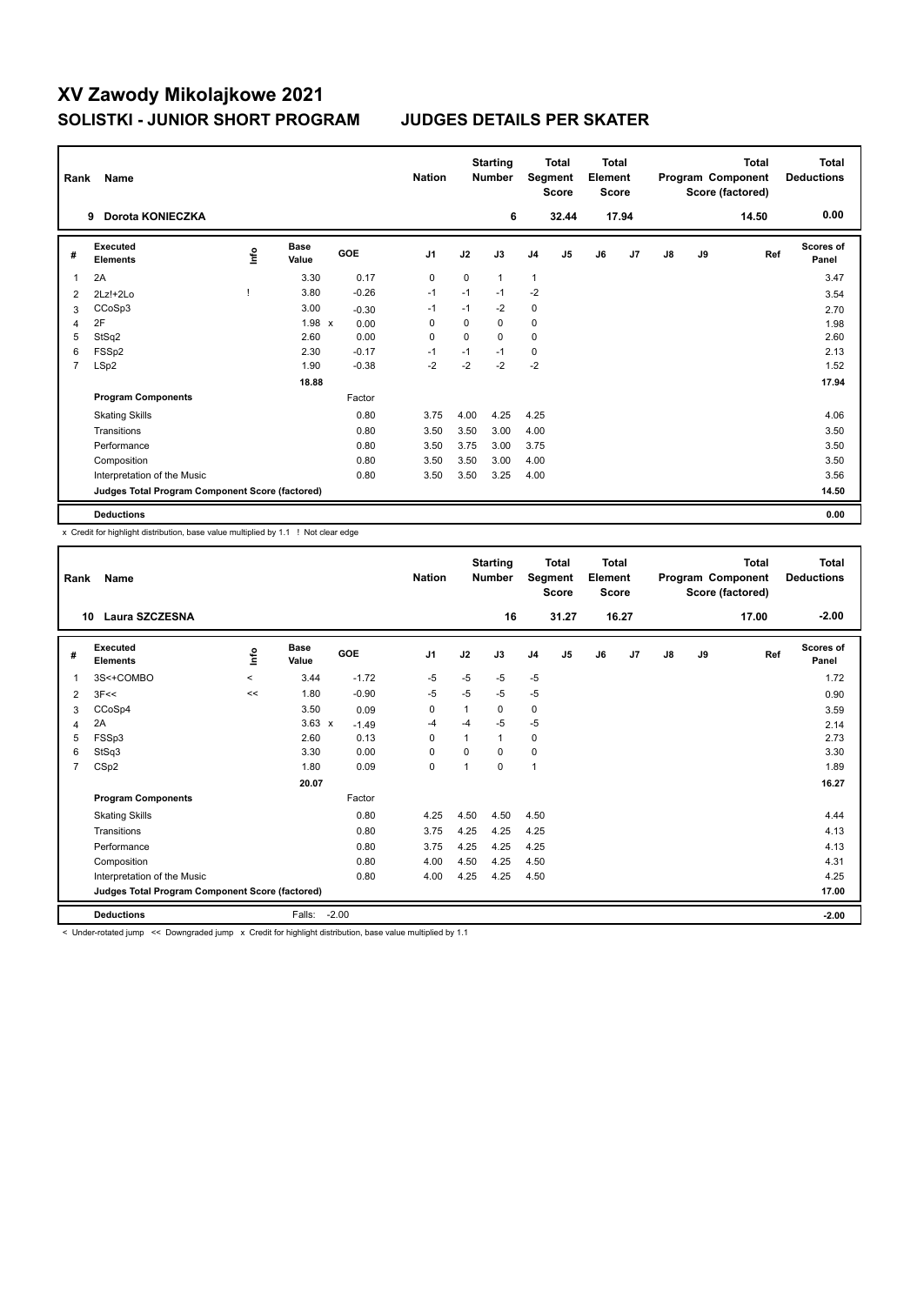| Rank | Name                                            |      |                      |         | <b>Nation</b>  |             | <b>Starting</b><br><b>Number</b> |                | <b>Total</b><br>Segment<br><b>Score</b> | <b>Total</b><br>Element<br><b>Score</b> |                |               |    | <b>Total</b><br>Program Component<br>Score (factored) | <b>Total</b><br><b>Deductions</b> |
|------|-------------------------------------------------|------|----------------------|---------|----------------|-------------|----------------------------------|----------------|-----------------------------------------|-----------------------------------------|----------------|---------------|----|-------------------------------------------------------|-----------------------------------|
|      | Natalia DZIADKOWIEC<br>11                       |      |                      |         |                |             | 10                               |                | 30.48                                   |                                         | 15.98          |               |    | 15.50                                                 | $-1.00$                           |
| #    | Executed<br>Elements                            | lnfo | <b>Base</b><br>Value | GOE     | J <sub>1</sub> | J2          | J3                               | J <sub>4</sub> | J <sub>5</sub>                          | J6                                      | J <sub>7</sub> | $\mathsf{J}8$ | J9 | Ref                                                   | Scores of<br>Panel                |
| 1    | $2Lz+2T$                                        |      | 3.40                 | 0.00    | 0              | $\Omega$    | 0                                | $\mathbf 0$    |                                         |                                         |                |               |    |                                                       | 3.40                              |
| 2    | 2F                                              |      | 1.80                 | $-0.90$ | $-5$           | $-5$        | $-5$                             | $-5$           |                                         |                                         |                |               |    |                                                       | 0.90                              |
| 3    | 2A<<                                            | <<   | 1.10                 | $-0.55$ | $-5$           | $-5$        | $-5$                             | $-5$           |                                         |                                         |                |               |    |                                                       | 0.55                              |
| 4    | LSp4                                            |      | 2.70                 | 0.20    | $\Omega$       | 1           | $\mathbf{1}$                     | $\mathbf{1}$   |                                         |                                         |                |               |    |                                                       | 2.90                              |
| 5    | StSq2                                           |      | 2.60                 | $-0.07$ | $-1$           | $\mathbf 0$ | $\Omega$                         | $\mathbf 0$    |                                         |                                         |                |               |    |                                                       | 2.53                              |
| 6    | FSSp4                                           |      | 3.00                 | $-0.15$ | $-1$           | 0           | $-1$                             | 0              |                                         |                                         |                |               |    |                                                       | 2.85                              |
| 7    | CCoSp3                                          |      | 3.00                 | $-0.15$ | $-1$           | 0           | $-1$                             | $\pmb{0}$      |                                         |                                         |                |               |    |                                                       | 2.85                              |
|      |                                                 |      | 17.60                |         |                |             |                                  |                |                                         |                                         |                |               |    |                                                       | 15.98                             |
|      | <b>Program Components</b>                       |      |                      | Factor  |                |             |                                  |                |                                         |                                         |                |               |    |                                                       |                                   |
|      | <b>Skating Skills</b>                           |      |                      | 0.80    | 3.75           | 4.00        | 4.00                             | 4.25           |                                         |                                         |                |               |    |                                                       | 4.00                              |
|      | Transitions                                     |      |                      | 0.80    | 3.50           | 3.75        | 4.00                             | 4.00           |                                         |                                         |                |               |    |                                                       | 3.81                              |
|      | Performance                                     |      |                      | 0.80    | 3.50           | 3.75        | 3.75                             | 4.00           |                                         |                                         |                |               |    |                                                       | 3.75                              |
|      | Composition                                     |      |                      | 0.80    | 3.75           | 4.00        | 4.00                             | 4.00           |                                         |                                         |                |               |    |                                                       | 3.94                              |
|      | Interpretation of the Music                     |      |                      | 0.80    | 3.75           | 3.75        | 3.75                             | 4.25           |                                         |                                         |                |               |    |                                                       | 3.88                              |
|      | Judges Total Program Component Score (factored) |      |                      |         |                |             |                                  |                |                                         |                                         |                |               |    |                                                       | 15.50                             |
|      | <b>Deductions</b>                               |      | Falls: -1.00         |         |                |             |                                  |                |                                         |                                         |                |               |    |                                                       | $-1.00$                           |

<< Downgraded jump

| Rank           | Name                                            |         |                      |         | <b>Nation</b>            |      | <b>Starting</b><br><b>Number</b> |                          | <b>Total</b><br>Segment<br><b>Score</b> | <b>Total</b><br>Element<br><b>Score</b> |       |               |    | <b>Total</b><br>Program Component<br>Score (factored) | <b>Total</b><br><b>Deductions</b> |
|----------------|-------------------------------------------------|---------|----------------------|---------|--------------------------|------|----------------------------------|--------------------------|-----------------------------------------|-----------------------------------------|-------|---------------|----|-------------------------------------------------------|-----------------------------------|
|                | Patrycja KONOPKA<br>12                          |         |                      |         |                          |      | $\overline{2}$                   |                          | 27.40                                   |                                         | 13.85 |               |    | 13.55                                                 | 0.00                              |
| #              | Executed<br><b>Elements</b>                     | lnfo    | <b>Base</b><br>Value | GOE     | J <sub>1</sub>           | J2   | J3                               | J <sub>4</sub>           | J5                                      | J6                                      | J7    | $\mathsf{J}8$ | J9 | Ref                                                   | <b>Scores of</b><br>Panel         |
| 1              | $2Lz+2T$                                        |         | 3.40                 | 0.00    | 0                        | 0    | 0                                | 0                        |                                         |                                         |       |               |    |                                                       | 3.40                              |
| 2              | 2F                                              |         | 1.80                 | 0.00    | 0                        | 0    | 0                                | $\pmb{0}$                |                                         |                                         |       |               |    |                                                       | 1.80                              |
| 3              | CCoSp3V                                         |         | 2.25                 | $-0.45$ | $-2$                     | $-2$ | $-3$                             | $-1$                     |                                         |                                         |       |               |    |                                                       | 1.80                              |
| 4              | $1A^*$                                          | $\star$ | $0.00 \times$        | 0.00    | $\overline{\phantom{a}}$ |      | $\overline{a}$                   | $\overline{\phantom{a}}$ |                                         |                                         |       |               |    |                                                       | 0.00                              |
| 5              | FSSp3                                           |         | 2.60                 | $-0.13$ | $-1$                     | $-1$ | 0                                | 0                        |                                         |                                         |       |               |    |                                                       | 2.47                              |
| 6              | StSq2                                           |         | 2.60                 | $-0.26$ | $-1$                     | 0    | $-2$                             | $-1$                     |                                         |                                         |       |               |    |                                                       | 2.34                              |
| $\overline{7}$ | LSp3                                            |         | 2.40                 | $-0.36$ | $-1$                     | $-1$ | $-2$                             | $-2$                     |                                         |                                         |       |               |    |                                                       | 2.04                              |
|                |                                                 |         | 15.05                |         |                          |      |                                  |                          |                                         |                                         |       |               |    |                                                       | 13.85                             |
|                | <b>Program Components</b>                       |         |                      | Factor  |                          |      |                                  |                          |                                         |                                         |       |               |    |                                                       |                                   |
|                | <b>Skating Skills</b>                           |         |                      | 0.80    | 3.50                     | 3.50 | 4.00                             | 3.75                     |                                         |                                         |       |               |    |                                                       | 3.69                              |
|                | Transitions                                     |         |                      | 0.80    | 3.25                     | 3.25 | 3.50                             | 3.50                     |                                         |                                         |       |               |    |                                                       | 3.38                              |
|                | Performance                                     |         |                      | 0.80    | 3.25                     | 3.50 | 3.00                             | 3.25                     |                                         |                                         |       |               |    |                                                       | 3.25                              |
|                | Composition                                     |         |                      | 0.80    | 3.50                     | 3.50 | 3.25                             | 3.50                     |                                         |                                         |       |               |    |                                                       | 3.44                              |
|                | Interpretation of the Music                     |         |                      | 0.80    | 3.00                     | 3.25 | 3.00                             | 3.50                     |                                         |                                         |       |               |    |                                                       | 3.19                              |
|                | Judges Total Program Component Score (factored) |         |                      |         |                          |      |                                  |                          |                                         |                                         |       |               |    |                                                       | 13.55                             |
|                | <b>Deductions</b>                               |         |                      |         |                          |      |                                  |                          |                                         |                                         |       |               |    |                                                       | 0.00                              |
|                | .                                               |         | $\sim$               | .       |                          |      |                                  |                          |                                         |                                         |       |               |    |                                                       |                                   |

\* Invalid element x Credit for highlight distribution, base value multiplied by 1.1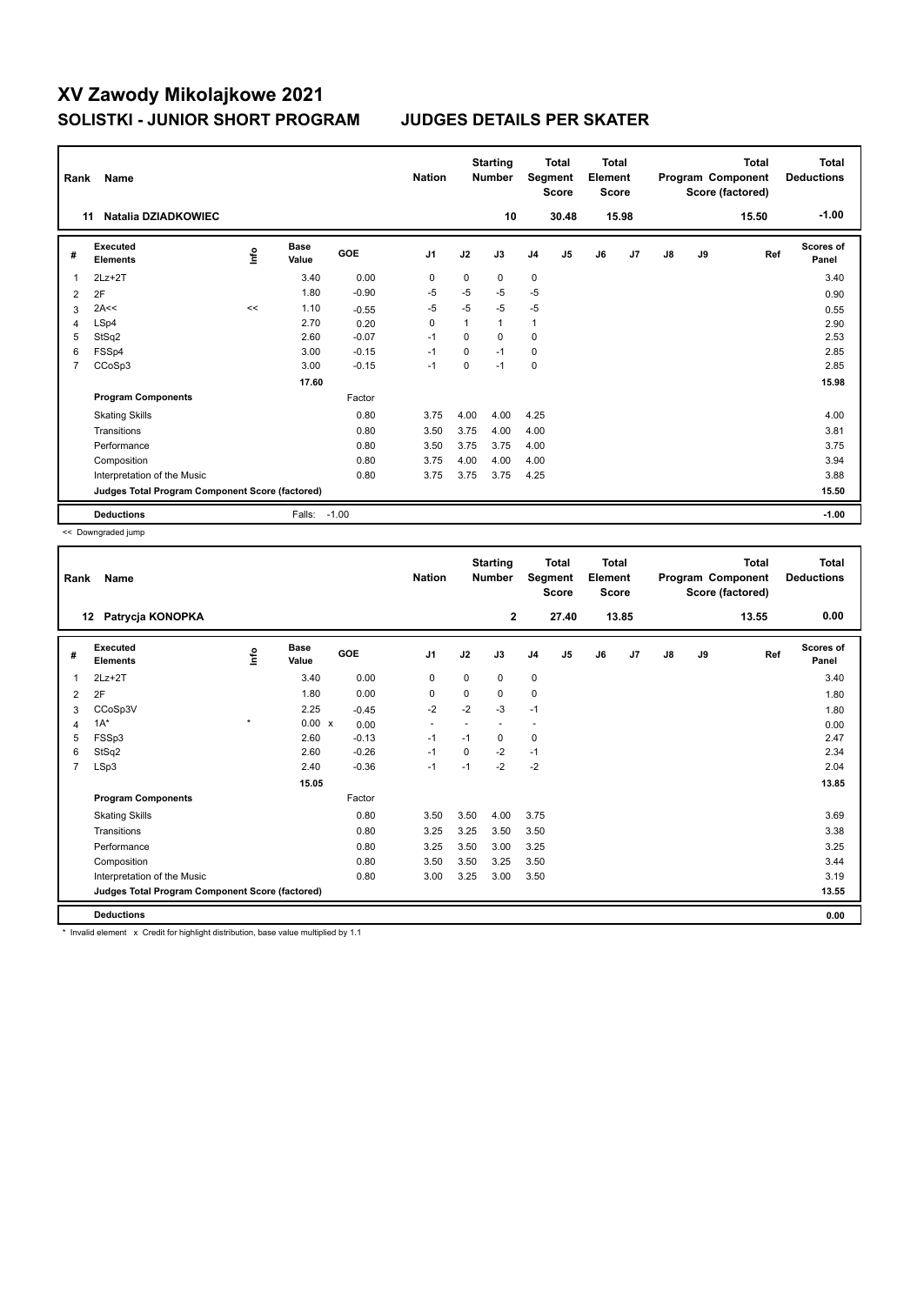| Rank           | Name                                            |         |                      |         | <b>Nation</b>  |             | <b>Starting</b><br><b>Number</b> |                | <b>Total</b><br>Segment<br><b>Score</b> | <b>Total</b><br>Element<br><b>Score</b> |       | <b>Total</b><br>Program Component<br>Score (factored) |    |       | Total<br><b>Deductions</b> |
|----------------|-------------------------------------------------|---------|----------------------|---------|----------------|-------------|----------------------------------|----------------|-----------------------------------------|-----------------------------------------|-------|-------------------------------------------------------|----|-------|----------------------------|
|                | Gabriela GORSTKA<br>13                          |         |                      |         |                |             | 5                                |                | 26.90                                   |                                         | 13.20 |                                                       |    | 13.70 | 0.00                       |
| #              | Executed<br><b>Elements</b>                     | lnfo    | <b>Base</b><br>Value | GOE     | J <sub>1</sub> | J2          | J3                               | J <sub>4</sub> | J5                                      | J6                                      | J7    | $\mathsf{J}8$                                         | J9 | Ref   | Scores of<br>Panel         |
| 1              | 2Lz+COMBO+1T<<*                                 | $\star$ | 2.10                 | $-1.05$ | $-5$           | $-5$        | $-5$                             | $-5$           |                                         |                                         |       |                                                       |    |       | 1.05                       |
| 2              | FSSp3                                           |         | 2.60                 | $-0.07$ | 0              | $\mathbf 0$ | $-1$                             | $\mathbf 0$    |                                         |                                         |       |                                                       |    |       | 2.53                       |
| 3              | 2F                                              |         | 1.80                 | $-0.81$ | -4             | $-4$        | -5                               | $-5$           |                                         |                                         |       |                                                       |    |       | 0.99                       |
| 4              | 2A                                              |         | 3.30                 | $-1.65$ | $-5$           | $-5$        | $-5$                             | $-5$           |                                         |                                         |       |                                                       |    |       | 1.65                       |
| 5              | CCoSp3                                          |         | 3.00                 | $-0.98$ | $-2$           | $-4$        | $-3$                             | $-4$           |                                         |                                         |       |                                                       |    |       | 2.02                       |
| 6              | StSq2                                           |         | 2.60                 | 0.00    | 0              | $\Omega$    | $\Omega$                         | 0              |                                         |                                         |       |                                                       |    |       | 2.60                       |
| $\overline{7}$ | CSp3                                            |         | 2.30                 | 0.06    | 0              |             | 0                                | $\pmb{0}$      |                                         |                                         |       |                                                       |    |       | 2.36                       |
|                |                                                 |         | 17.70                |         |                |             |                                  |                |                                         |                                         |       |                                                       |    |       | 13.20                      |
|                | <b>Program Components</b>                       |         |                      | Factor  |                |             |                                  |                |                                         |                                         |       |                                                       |    |       |                            |
|                | <b>Skating Skills</b>                           |         |                      | 0.80    | 3.25           | 3.75        | 4.00                             | 3.75           |                                         |                                         |       |                                                       |    |       | 3.69                       |
|                | Transitions                                     |         |                      | 0.80    | 3.25           | 3.50        | 3.00                             | 3.25           |                                         |                                         |       |                                                       |    |       | 3.25                       |
|                | Performance                                     |         |                      | 0.80    | 3.25           | 3.50        | 3.00                             | 3.50           |                                         |                                         |       |                                                       |    |       | 3.31                       |
|                | Composition                                     |         |                      | 0.80    | 3.25           | 3.75        | 3.00                             | 3.50           |                                         |                                         |       |                                                       |    |       | 3.38                       |
|                | Interpretation of the Music                     |         |                      | 0.80    | 3.50           | 3.50        | 3.50                             | 3.50           |                                         |                                         |       |                                                       |    |       | 3.50                       |
|                | Judges Total Program Component Score (factored) |         |                      |         |                |             |                                  |                |                                         |                                         |       |                                                       |    |       | 13.70                      |
|                | <b>Deductions</b>                               |         |                      |         |                |             |                                  |                |                                         |                                         |       |                                                       |    |       | 0.00                       |

<< Downgraded jump \* Invalid element

| Rank                                            | Name                        |         |                      |         | <b>Nation</b>            |             | <b>Starting</b><br><b>Number</b> |                | <b>Total</b><br>Segment<br><b>Score</b> | <b>Total</b><br>Element<br><b>Score</b> |       |               |       | <b>Total</b><br>Program Component<br>Score (factored) | Total<br><b>Deductions</b> |
|-------------------------------------------------|-----------------------------|---------|----------------------|---------|--------------------------|-------------|----------------------------------|----------------|-----------------------------------------|-----------------------------------------|-------|---------------|-------|-------------------------------------------------------|----------------------------|
|                                                 | Aleksandra KOPYCIOK<br>14   |         |                      |         |                          |             | $\overline{7}$                   |                | 25.06                                   |                                         | 13.16 |               |       | 12.90                                                 | $-1.00$                    |
| #                                               | Executed<br><b>Elements</b> | ۴       | <b>Base</b><br>Value | GOE     | J <sub>1</sub>           | J2          | J3                               | J <sub>4</sub> | J5                                      | J6                                      | J7    | $\mathsf{J}8$ | J9    | Ref                                                   | Scores of<br>Panel         |
| 1                                               | $2$ Lze $+2$ T              | e       | 2.98                 | $-0.84$ | $-5$                     | $-5$        | $-5$                             | $-5$           |                                         |                                         |       |               |       |                                                       | 2.14                       |
| 2                                               | FSSp3                       |         | 2.60                 | $-0.46$ | $-2$                     | $-2$        | $-1$                             | $-2$           |                                         |                                         |       |               |       |                                                       | 2.14                       |
| 3                                               | $1A^*$                      | $\star$ | 0.00                 | 0.00    | $\overline{\phantom{a}}$ |             | $\overline{a}$                   |                |                                         |                                         |       |               |       |                                                       | 0.00                       |
| 4                                               | CCoSp3V                     |         | 2.25                 | $-0.28$ | $-2$                     | $-1$        | $-2$                             | 0              |                                         |                                         |       |               |       |                                                       | 1.97                       |
| 5                                               | 2F                          |         | 1.98 x               | 0.00    | $\Omega$                 | $\Omega$    | $\Omega$                         | 0              |                                         |                                         |       |               |       |                                                       | 1.98                       |
| 6                                               | CSp2                        |         | 1.80                 | 0.00    | 0                        | 1           | $-1$                             | 0              |                                         |                                         |       |               |       |                                                       | 1.80                       |
| $\overline{7}$                                  | StSq3                       |         | 3.30                 | $-0.17$ | $\mathbf 0$              | $\mathbf 0$ | $-2$                             | $\mathbf 0$    |                                         |                                         |       |               |       |                                                       | 3.13                       |
|                                                 |                             |         | 14.91                |         |                          |             |                                  |                |                                         |                                         |       |               |       |                                                       | 13.16                      |
|                                                 | <b>Program Components</b>   |         |                      | Factor  |                          |             |                                  |                |                                         |                                         |       |               |       |                                                       |                            |
|                                                 | <b>Skating Skills</b>       |         |                      | 0.80    | 3.00                     | 3.75        | 3.25                             | 3.75           |                                         |                                         |       |               |       |                                                       | 3.44                       |
|                                                 | Transitions                 |         |                      | 0.80    | 2.75                     | 3.50        | 3.00                             | 3.50           |                                         |                                         |       |               |       |                                                       | 3.19                       |
|                                                 | Performance                 |         |                      | 0.80    | 3.00                     | 3.50        | 2.00                             | 3.50           |                                         |                                         |       |               |       |                                                       | 3.00                       |
|                                                 | Composition                 |         |                      | 0.80    | 3.25                     | 3.75        | 3.00                             | 3.50           |                                         |                                         |       |               |       |                                                       | 3.38                       |
|                                                 | Interpretation of the Music |         |                      | 0.80    | 3.00                     | 3.50        | 2.25                             | 3.75           |                                         |                                         |       |               |       |                                                       | 3.13                       |
| Judges Total Program Component Score (factored) |                             |         |                      |         |                          |             |                                  |                |                                         |                                         |       |               | 12.90 |                                                       |                            |
|                                                 | <b>Deductions</b>           |         | Falls:               | $-1.00$ |                          |             |                                  |                |                                         |                                         |       |               |       |                                                       | $-1.00$                    |

\* Invalid element x Credit for highlight distribution, base value multiplied by 1.1 e Wrong edge